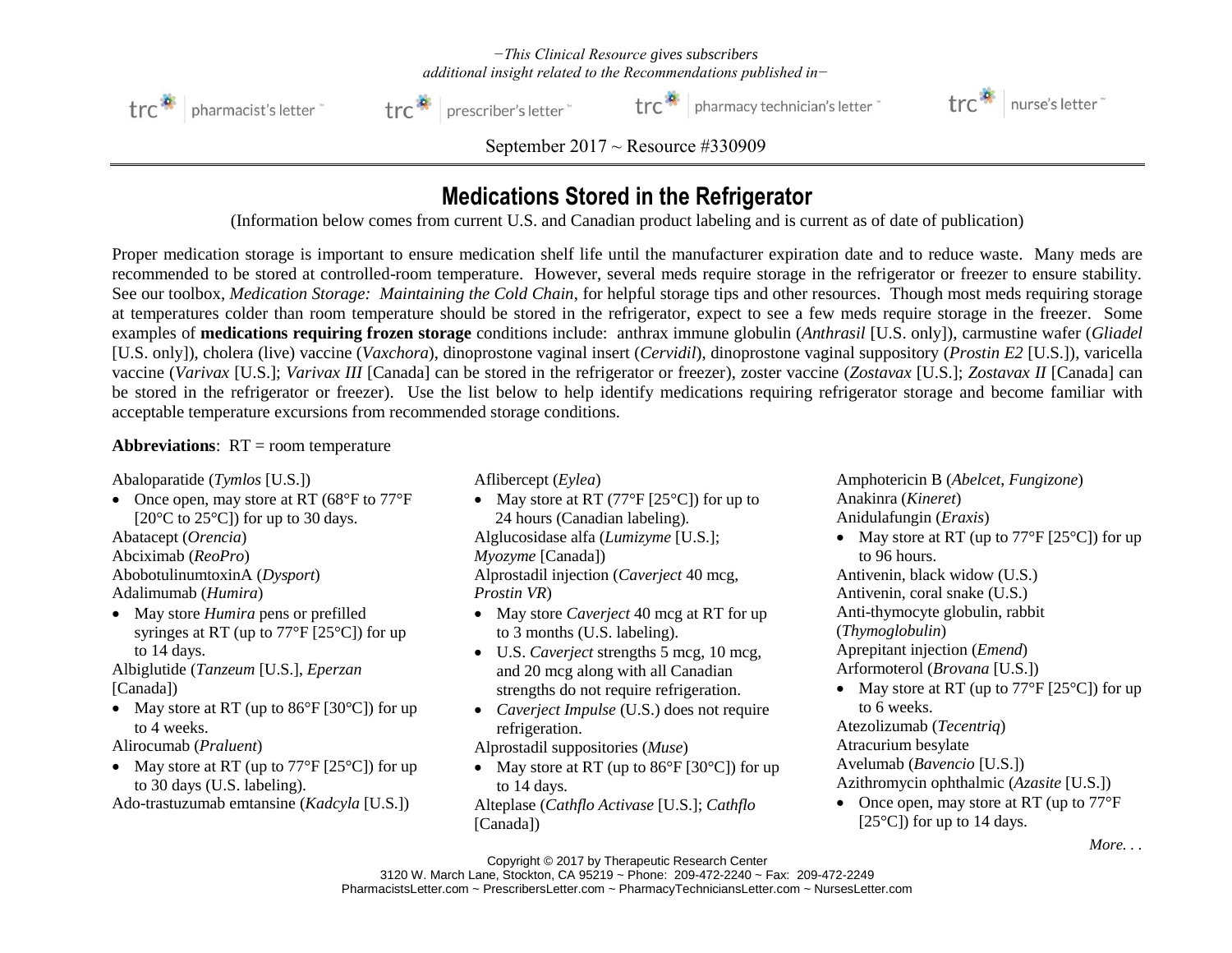Aztreonam (*Cayston*)

- After dispensing, may store at RT (up to 77°F [25°C]) for up to 28 days. Bacitracin powder for injection Basiliximab (*Simulect*) Becaplermin (*Regranex* [U.S.]) Belatacept (*Nulojix* [U.S.]) Bendamustine (*Bendeka* [U.S.])
- *Treanda* (Canada) does not require refrigeration.
- Benzoyl peroxide/clindamycin gel (*Duac* [U.S.], *Neuac* [U.S.]; *Clindoxyl* [Canada]*, Clindoxyl ADV* [Canada])
- After dispensing, store at RT (up to  $77^{\circ}$ F) [ $25^{\circ}$ C]) for up to 60 days. Benzylpenicilloyl polylysine injection

## (*Pre-Pen*)

• May store at RT (up to  $77^{\circ}$ F [25 $^{\circ}$ C]) for up to 24 hours.

Beractant (*Survanta*) Bevacizumab (*Avastin*) Bezlotoxumab (*Zinplava* [U.S.]) Bleomycin injection Brodalumab (*Siliq* [U.S.])

• May store prefilled syringes at RT (up to 77°F  $[25^{\circ}\text{C}]$  for up to 14 days.

Bupivacaine liposomal (*Exparel* [U.S.])

• May store at RT (up to  $77^{\circ}$ F [25 $^{\circ}$ C]) for up to 30 days.

Busulfan injection (*Busulfex*) Calcitonin injection (*Miacalcin* [U.S.]; *Calcimar* [Canada])

• May store *Calcimar* at RT (up to 86°F  $[30^{\circ}$ C]) for up to 2 weeks.

Calcitonin nasal spray (generics [U.S.])

- Once open, may store at RT (up to  $77^{\circ}$ F)  $[25^{\circ}\text{C}]$ ) for up to 30 days (2 mL) or 35 days (3.7 mL). Canakinumab (*Ilaris*) Carboprost (*Hemabate*) Carfilzomib (*Kyprolis*) Carmustine (*BiCNU*) Certolizumab pegol (*Cimzia*) Cetuximab (*Erbitux*) Chlorambucil (*Leukeran*) Ciprofloxacin 6% otic (*Otiprio* [U.S.]) Cisatracurium (*Nimbex* [U.S.])
- Use within 21 days of removing from refrigerator, even if re-refrigerated.
- Cladribine

Conjugated estrogen injection (*Premarin*

*Intravenous*)

Corticorelin (*Acthrel* [U.S.])

Dacarbazine

Daclizumab (*Zinbryta* [U.S.])

- May store at RT (up to  $86^{\circ}$ F [30 $^{\circ}$ C]) for up to 30 days.
- Daptomycin (*Cubicin*)
- Daratumumab (*Darzalex*)
- Darbepoetin alfa (*Aranesp*)

Desmopressin (*DDAVP Rhinal Tube* [U.S.]; *DDAVP Rhinyle* [Canada])

- May store *DDAVP Rhinal Tube* at RT (up to  $77^{\circ}$ F [25 $^{\circ}$ C]) for up to 3 weeks. Desmopressin injection (*DDAVP* [U.S.]; *Octostim* [Canada]) Digoxin immune Fab (*Digibind* [U.S.]; *DigiFab* [Canada])
- May store *Digibind* at RT (up to 86°F) [ $30^{\circ}$ C]) for up to 30 days.

Diltiazem injection

- May store at RT for up to 1 month. Dinoprostone vaginal gel (*Prepidil*, *Prostin E<sup>2</sup>* Vaginal Gel [Canada]) Dinoprostone (*Prostin E<sup>2</sup>* tablets [Canada]) Dinutuximab (*Unituxin* [U.S.]) Dornase alfa (*Pulmozyme*) Doxorubicin (*Adriamycin*) Doxorubicin liposomal (*Doxil* [U.S.], *Lipodox* [U.S.]; *Caelyx* [Canada]) Dronabinol capsules (*Marinol* [U.S.])
- May store between temperatures of  $46^{\circ}$ F and 59°F (8°C and 15°C), if not refrigerated.

Dronabinol solution (*Syndros* [U.S.])

- Once open, may store at RT (up to  $77^{\circ}$ F) [ $25^{\circ}$ C]) for up to 28 days. Durvalumab (*Imfinzi* [U.S.]) Ecallantide (*Kalbitor* [U.S.])
- May store at RT (up to  $86^{\circ}$ F [30 $^{\circ}$ C]) for up to 14 days.

Echothiophate iodide (U.S.)

Elosulfase alfa (*Vimizim*)

Elotuzumab (*Empliciti* [U.S.])

Emtricitabine oral solution (*Emtriva* [U.S.])

• May store at RT (up to  $77^{\circ}$ F [25 $^{\circ}$ C], with excursions up to  $80^{\circ}$ F [30 $^{\circ}$ C]) for up to 3 months.

Enalapril oral solution (*Epaned* [U.S.])

• May store at RT (up to  $77^{\circ}$ F [25<sup>°</sup>C]) for up to 60 days.

Epirubicin (*Ellence*) Epoetin alfa (*Epogen* [U.S.], *Procrit* [U.S.]; *Eprex* [Canada])

*More. . .*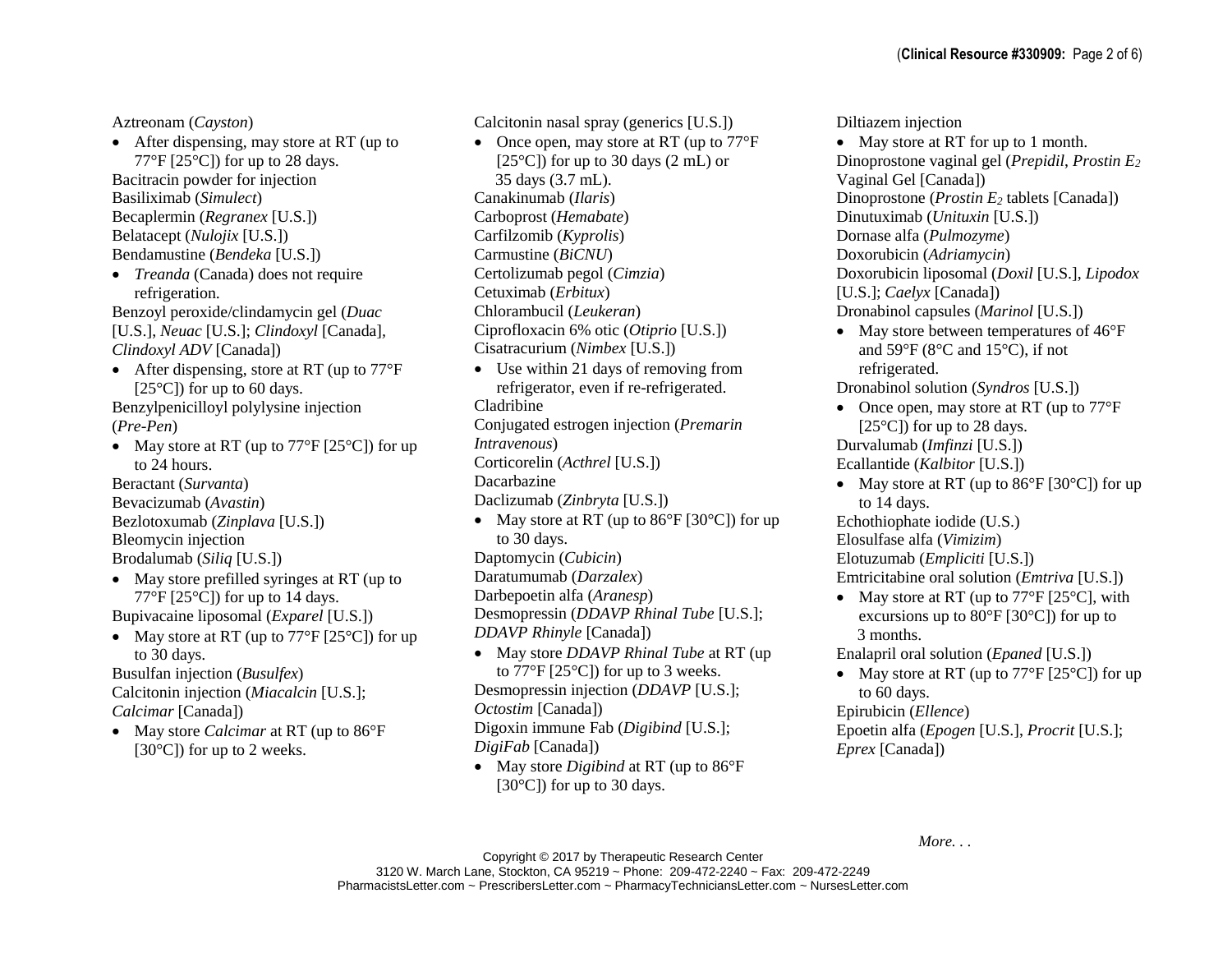Eptifibatide (*Integrilin*)

• May store at RT (up to  $77^{\circ}$ F [25 $^{\circ}$ C] with excursions to  $86^{\circ}$ F [30 $^{\circ}$ C]) for up to 2 months.

Estradiol/norethindrone acetate patch (*CombiPatch* [U.S.]; *Estalis* [Canada])

• After dispensing, may store at RT (up to 77°F  $[25^{\circ}\text{C}]$  for up to 6 months.

Estradiol (*Estradot* [Canada]

• May store between  $2^{\circ}$ C and  $30^{\circ}$ C (Canadian labeling).

Estramustine (*Emcyt*)

• May store between 2<sup>o</sup>C and 25<sup>o</sup>C (Canadian labeling).

Etanercept (*Enbrel*, *Brenzys* [Canada])

- May store at RT (up to  $77^{\circ}$ F [25 $^{\circ}$ C]) for up to 14 days (U.S. labeling)
- Per Canadian labeling
	- o *Enbrel* single-dose prefilled syringes, prefilled *SureClick*, and multi-use vials may be stored up to 27°C for up to 60 days.
	- o *Brenzys* may be stored up to 27°C for up to 60 days.
	- o Multi-dose vial after reconstitution may be stored at RT (up to 77°F [25°C]) for up to 14 days.

Etonogestrel/ethinyl estradiol vaginal ring (*NuvaRing*)

• After dispensing, may store at RT (up to 77°F [25°C] with excursions up to 86° [30°C]) for up to 4 months.

Etoposide powder for injection (*Etopophos*  $[U.S.]$ 

Evolocumab (*Repatha*)

• May store at RT (up to  $77^{\circ}$ F [25<sup>o</sup>C] with excursions up to  $86^{\circ}$  [30 $^{\circ}$ C]) for up to 30 days.

Exenatide (*Byetta*, *Bydureon*)

- Once open, may store *Bydureon* at RT (up to  $77^{\circ}$ F [25 $^{\circ}$ C]) for up to 4 weeks.
- Once open, may store *Byetta* at RT (up to 77°F  $[25^{\circ}\text{C}]$  for up to 30 days.

Famotidine injection

Filgrastim (*Neupogen*)

• May store at RT for up to 24 hours (up to 86°F [30°C] for 14 days [Canadian labeling]).

Filgrastim (*Grastofil* [Canada])

Filgrastim-sndz (*Zarxio* [U.S.])

Formoterol (*Perforomist* [U.S.])

- After dispensing, may store at 36°F to 77°F (2°C to 25°C) for up to 3 months. Fosphenytoin (*Cerebyx*)
- May store at RT for up to 48 hours. Gabapentin oral solution (*Neurontin* [U.S.]) Galsulfase (*Naglazyme*)

Gemtuzumab ozogamicin (*Mylotarg* [U.S.]) Glatiramer acetate (*Copaxone*, *Glatopa*  $[U.S.]$ 

• May store at RT (59 $\degree$ F to 86 $\degree$ F [15 $\degree$ C to  $30^{\circ}$ C]) for up to 1 month.

Glucarpidase (*Voraxaze* [U.S.]) Golimumab (*Simponi*, *Simponi Aria* [U.S.]) Granisetron extended-release oral solution (*Sustol* [U.S.])

• May store at RT (up to  $77^{\circ}$ F [25<sup>°</sup>C]) for up to 7 days.

Human chorionic gonadotropin (*Ovidrel*)

• After dispensing, may store at RT (up to  $77^{\circ}$ F [25 $^{\circ}$ C]) for up to 30 days.

Hyaluronate/chondroitin (*DuoVisc* [U.S.]) Idarubicin (*Idamycin PFS*) Idarucizumab (*Praxbind*)

• May store at RT (up to  $77^{\circ}$ F [25<sup>o</sup>C]) for no more than 48 hours (protected from light) or 6 hours (not protected from light). Idursulfase (*Elaprase*)

Immune Globulin (*GamaSTAN S/D*) Infliximab (*Inflectra*, *Remicade*, *Remsima* [Canada])

- *Remicade* may store for no more than 6 months at RT (up to 86°F [30°C]). Interferon alfa-2b (*Intron A*)
- May store at RT (up to  $77^{\circ}$ F [25<sup>°</sup>C], per Canadian labeling only)
	- o Lyophilized powder: up to 4 weeks
	- o Ready-to-use solution: up to 7 days
	- o Multi-dose pens: up to 48 hours over a four-week period

Interferon beta-1a (*Avonex*)

- May store lyophilized powder at RT (up to  $77^{\circ}$ F [25 $^{\circ}$ C]) for a total of 30 days (U.S. labeling).
- May store prefilled syringes and pens at RT (up to 77°F [25°C] per U.S. labeling, up to 86° [30°C] per Canadian labeling) for up to 7 days.

Interferon beta-1a (*Plegridy*)

• May store at RT (up to  $77^{\circ}$ F [25<sup>°</sup>C]) for up to 30 days.

Interferon beta-1a (*Rebif*)

• May store at RT (up to  $77^{\circ}$ F [25 $^{\circ}$ C]) for up to 30 days.

Insulin (U.S. subscribers; Canadian subscribers)

*More. . .*

Copyright © 2017 by Therapeutic Research Center 3120 W. March Lane, Stockton, CA 95219 ~ Phone: 209-472-2240 ~ Fax: 209-472-2249 PharmacistsLetter.com ~ PrescribersLetter.com ~ PharmacyTechniciansLetter.com ~ NursesLetter.com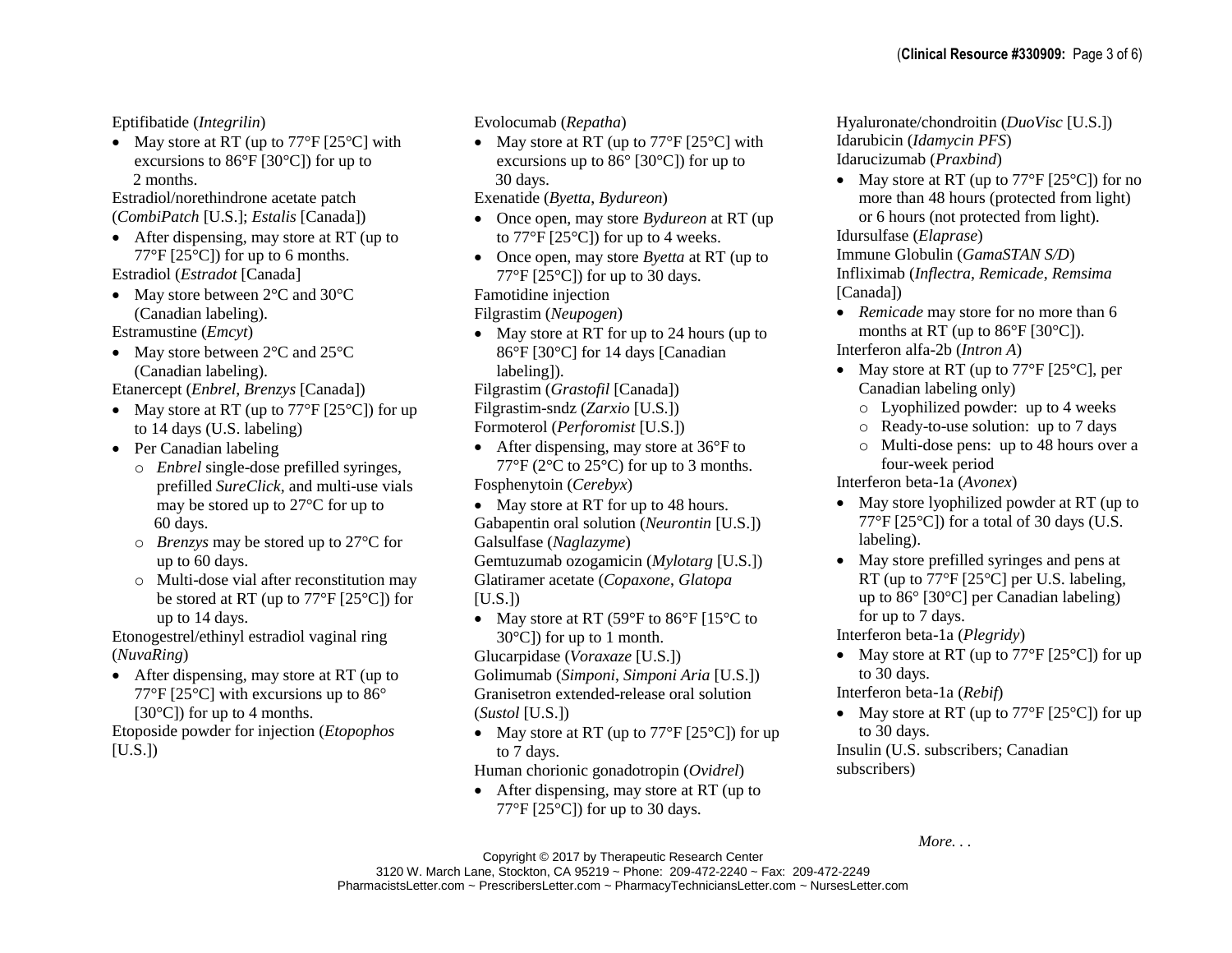Interferon gamma-1b (*Actimmune* [U.S.])

• May store at RT (up to  $77^{\circ}$ F [25 $^{\circ}$ C]) for up to 12 hours.

Ipilimumab (*Yervoy*)

Irinotecan liposome (*Onivyde* [U.S.])

Isavuconazonium injection (*Cresemba* [U.S.])

Ixabepilone (*Ixempra* [U.S.])

Ixekizumab (*Taltz*) Laronidase (*Aldurazyme*)

Latanoprost (*Xalatan*)

- Once open, may store at RT (up to  $77^{\circ}$ F) [ $25^{\circ}$ C]) for up to 6 weeks.
- Latanoprost/timolol (*Xalacom* [Canada])
- Once open, may store at RT (up to  $77^{\circ}$ F)  $[25^{\circ}\text{C}]$ ) for up to 10 weeks. Liotrix tablets (*Thyrolar* [U.S.])

Lopinavir/ritonavir oral solution (*Kaletra*)

- After dispensing, may store at RT 77°F  $(25^{\circ}$ C) for up to 2 months (U.S. labeling): 42 days (Canadian labeling). Lorazepam injection Lorazepam oral concentrate (U.S.) Lymphocyte immune globulin (*Atgam*) Melphalan tablets (*Alkeran*) Methylergonovine injection (U.S.) Metreleptin (*Myalept* [U.S.]) Mipomersen (*Kynamro* [U.S.])
- May store at RT (up to  $86^{\circ}$ F [30 $^{\circ}$ C]) for up to 14 days.

Natalizumab (*Tysabri*) Necitumumab (*Portrazza* [U.S.]) Neomycin/polymyxin B urinary irrigant (*Neosporin G.U.*) Nivolumab (*Opdivo*)

Nusinersen (*Spinraza* [U.S.])

• May store at RT (up to  $86^{\circ}F$  [30 $^{\circ}C$ ]) for up to 14 days.

Obinutuzumab (*Gazyva*) Ocrelizumab (*Ocrevus* [U.S.]) Octreotide (*Sandostatin*, *Sandostatin LAR*) • May store *Sandostatin* multidose vials at RT (up to  $86^{\circ}$ F [30 $^{\circ}$ C]) for up to 14 days. • May store *Sandostatin LAR* at RT for 30 to 60 minutes prior to reconstitution (U.S. labeling) or the day of injection (Canadian

labeling). Ofatumumab (*Arzerra*)

Olaratumab (*Lartruvo* [U.S.])

Omalizumab (*Xolair*)

OnabotulinumtoxinA (*Botox*)

- May store frozen (at or below 23°F) [-5°C] per Canadian labeling) Palifermin (*Kepivance* [U.S.]) Palivizumab (*Synagis*)
- Pancuronium

Parathyroid hormone (*Natpara* [U.S.]) Patiromer (*Veltassa* [U.S.])

• May be stored at RT (up to  $81^{\circ}$ F [27<sup>o</sup>C]) for up to 3 months.

Pegademase (*Adagen* [U.S.])

Pegfilgrastim (*Neulasta*)

- May store at RT for up to 48 hours (U.S. labeling) or 72 hours (Canadian labeling). Peginterferon alfa-2a (*Pegasys*)
- May store at RT for up to 24 hours (U.S. labeling).
- Peginterferon alfa-2b (*PegIntron* [U.S.])
- Prefilled pens should be refrigerated, vials may be stored at RT.

Peginterferon alfa-2b/ribavirin (*Pegetron* [Canada])

Pegloticase (*Krystexxa* [U.S.])

Pembrolizumab (*Keytruda*)

(**Clinical Resource #330909:** Page 4 of 6)

Penicillin G benzathine (*Bicillin L-A*) • May store at RT (up to  $86^{\circ}$ F [30 $^{\circ}$ C]) for up to 7 days (Canadian labeling). Penicillin G benzathine/penicillin G procaine (*Bicillin C-R* [U.S.]) Pertuzumab (*Perjeta*) Posaconazole injection (*Noxafil* [U.S.]; *Posanol* [Canada]) Pralatrexate (*Folotyn* [U.S.]) • May store at RT for up to 72 hours. Pramlintide (*Symlin* [U.S.]) • Once open, may store at RT (up to  $86^{\circ}$ F) [ $30^{\circ}$ C]) for up to 30 days. Promethazine rectal suppositories (*Promethegan* [U.S.]) Proparacaine ophthalmic solution (U.S.) Proparacaine/fluorescein (*Flucaine* [U.S.]) • May store at RT for up to 1 month. Quinupristin-dalfopristin (*Synercid* [U.S.]) Rabies immune globulin (*HyperRAB S/D*, *Imogam Rabies*) Ramucirumab (*Cyramza*) Ranibizumab (*Lucentis*) • Prior to use, may store at RT (up to  $77^{\circ}$ F) [ $25^{\circ}$ C]) for up to 24 hours (Canadian labeling only). Reslizumab (*Cinqair*) RhoGAM immune globulin (*HyperRHO* [U.S.], *MICRhoGAM* [U.S.]; *RhoGAM* [U.S.]; *WinRho S/D* [Canada]) RimabotulinumtoxinB (*Myobloc* [U.S.])

Risperidone long-acting injection (*Risperdal Consta*)

• May store at RT (up to  $77^{\circ}F(25^{\circ}C)$  for up to 7 days.

*More. . .*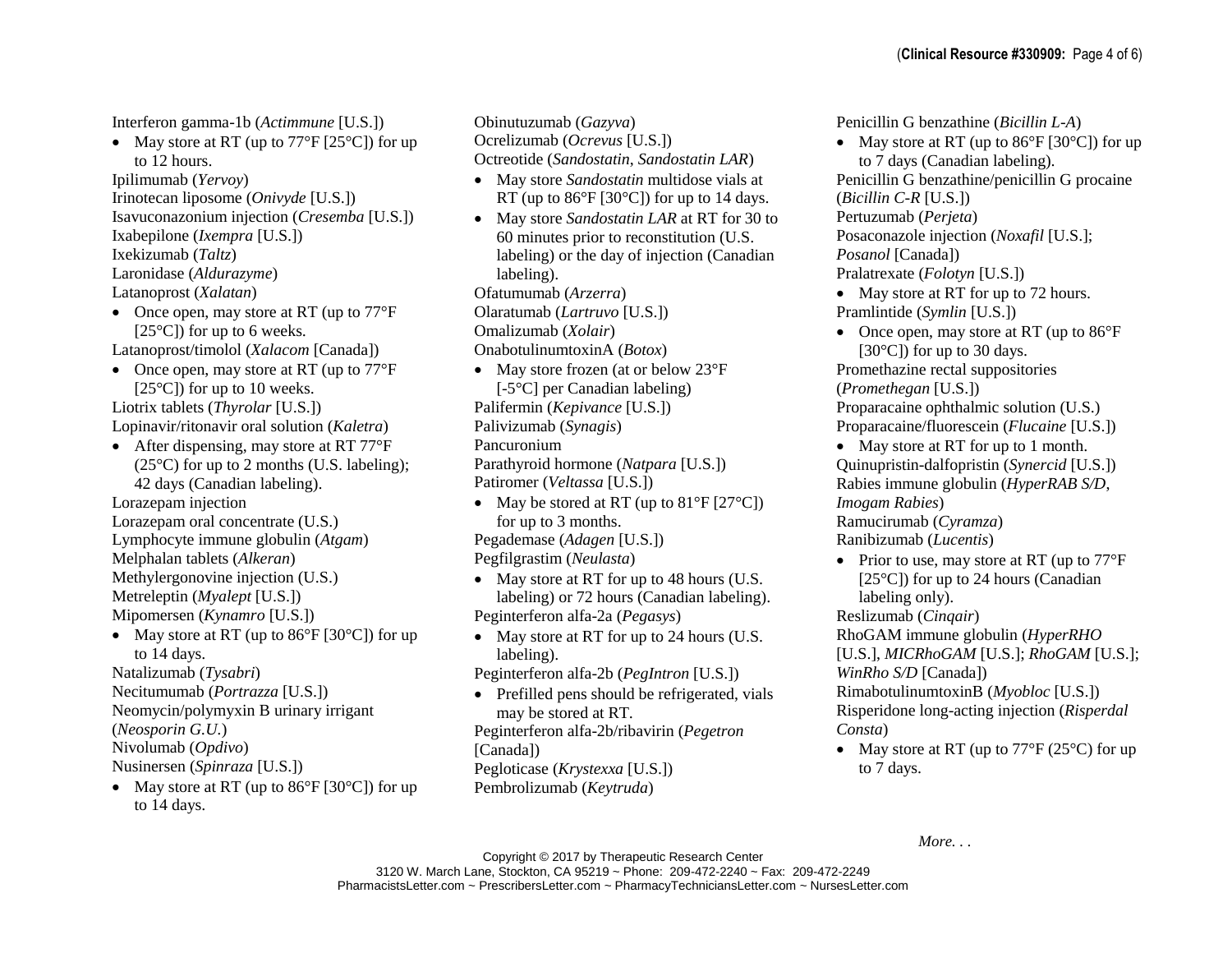Ritonavir capsules (*Norvir* [U.S.])

• After dispensing, may store at RT (up to  $77^{\circ}$ F [25 $^{\circ}$ Cl) for up to 30 days.

Rituximab (*Rituxan*)

Rituximab/hyaluronidase (*Rituxan Hycela*  $[U.S.]$ 

Rocuronium (*Zemuron*)

- May store **unopened** at RT (up to 77°F [ $25^{\circ}$ C] for up to 60 days (U.S. labeling) and 86°F (30°C) for up to 90 days (Canadian labeling).
- **Once open**, at RT (up to  $77^{\circ}F$  [25 $^{\circ}C$ ]) must use within 30 days. Romiplostim (*Nplate*) Sacrosidase (*Sucraid* [U.S.]) Sargramostim (*Leukine* [U.S.])

Sarilumab (*Kevzara*)

Secukinumab (*Cosentyx*)

Sinecatechins (*Veregen*)

- After dispensing, patients may store at RT (up to  $77^{\circ}F$  [25 $^{\circ}C$ ]; U.S. labeling).
- May store between 41°F and 77°F (5°C) and 25°C; Canadian labeling).

Sirolimus oral solution (*Rapamune*)

- May store open bottles at RT (up to  $77^{\circ}$ F)  $[25^{\circ}\text{C}]$ ) for up to 15 days (U.S. labeling).
- May store open bottles at RT (up to  $86^{\circ}$ F) [30°C]) for up to 5 days (Canadian labeling).

Somatropin (*Humatrope*, *Nutropin AQ*, *Omnitrope*)

Somatropin (*Norditropin*)

• Once open, may store at RT (up to  $77^{\circ}$ F)  $[25^{\circ}\text{C}]$ ) for up to 3 weeks.

Somatropin (*Saizen*)

- The 3.33 mg vials should be stored in the refrigerator, but the 5 mg vials should be stored at RT (Canadian labeling).
- All autoinjector cartridge strengths should be stored in the refrigerator (Canadian labeling).
- All strengths may be stored at RT (up to 86°F [30°C]; U.S. labeling).
- Somatropin (*Genotropin*)
- May store *Genotropin GoQuick* at RT (up to  $77^{\circ}$ F [25 $^{\circ}$ C]) for up to 4 weeks (Canadian labeling).
- May store *Genotropin MiniQuick* at RT (up to 77°F [25°C]) for up to 3 months (U.S. labeling) and 6 months (Canadian labeling).

Streptozocin (*Zanosar*)

Succinylcholine (*Quelicin*)

- May store at RT for up to 14 days. Tafluprost (*Zioptan* [U.S.])
- May store at RT (up to  $77^{\circ}$ F [25<sup>o</sup>C] for up to 30 days.

Taliglucerase alfa (*Elelyso*)

Telavancin (*Vibativ*)

• Excursions up to  $77^{\circ}F(25^{\circ}C)$  are acceptable, but no time limit given, (U.S. labeling).

Temozolomide injection (*Temodar* [U.S.]) Temsirolimus (*Torisel*)

- Teniposide (*Vumon*)
- May store at RT and does not require refrigeration (Canadian labeling). Teriparatide (*Forteo*) Thiotepa (*Tepadina* [U.S.])

Tipranavir capsules (*Aptivus*)

• Once opened, may store at RT (77°F) [ $25^{\circ}$ C] with excursions up to  $86^{\circ}$ F [ $30^{\circ}$ C]) for up to 60 days.

Tobramycin inhalation solution (*Bethkis* [U.S.]; *Tobi*)

• May store in opened or unopened foil pouches at RT (up to 77°F [25°C]) for up to 28 days.

Tocilizumab (*Actemra*)

Topotecan capsules (*Hycamtin* [U.S.]) Trametinib (*Mekinist*)

• Once open, may store at RT (up to  $86^{\circ}$ F) [30°C]) for up to 30 days (Canadian labeling)

Trastuzumab (*Herceptin*) Trastuzumab emtansine (*Kadcyla* [Canada]) Trifluridine (*Viroptic*)

Ustekinumab (*Stelara*)

Valrubicin (*Valstar* [U.S.]; *Valtaxin* [Canada]) Vaccines (most)

- Some may require storage in the freezer. For more information and specifics, see our toolbox, *Medication Storage: Maintaining the Cold Chain*, and product labeling.
- Vedolizumab (*Entyvio*)

Velaglucerase alfa (*Vpriv*)

Vinblastine injection

Vinorelbine (*Navelbine*)

• May store at RT (up to  $77^{\circ}F(25^{\circ}C)$  for up to 72 hours (U.S. labeling). Vitamin A palmitate injection (*Aquasol A*

 $[U.S.]$ 

Ziv-aflibercept (*Zaltrap* [U.S.])

*More. . .*